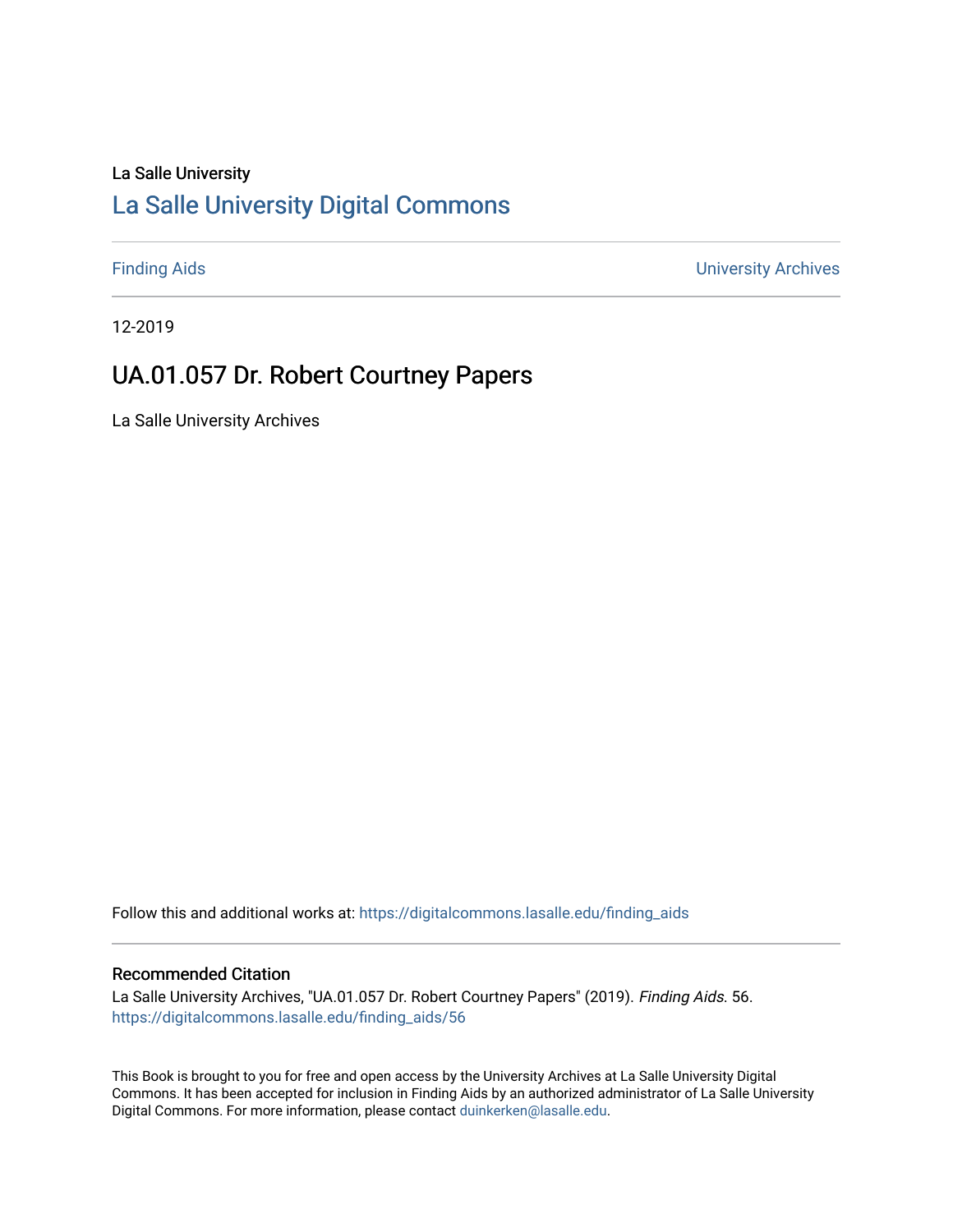

#### **UA.01.057**

This finding aid was produced using ArchivesSpace on 2022-02-27

Finding aid written in Undetermined

La Salle University Archives

1900 West Olney Avenue Philadelphia, PA, 19141

archives@lasalle.edu <https://library.lasalle.edu/university-archives/>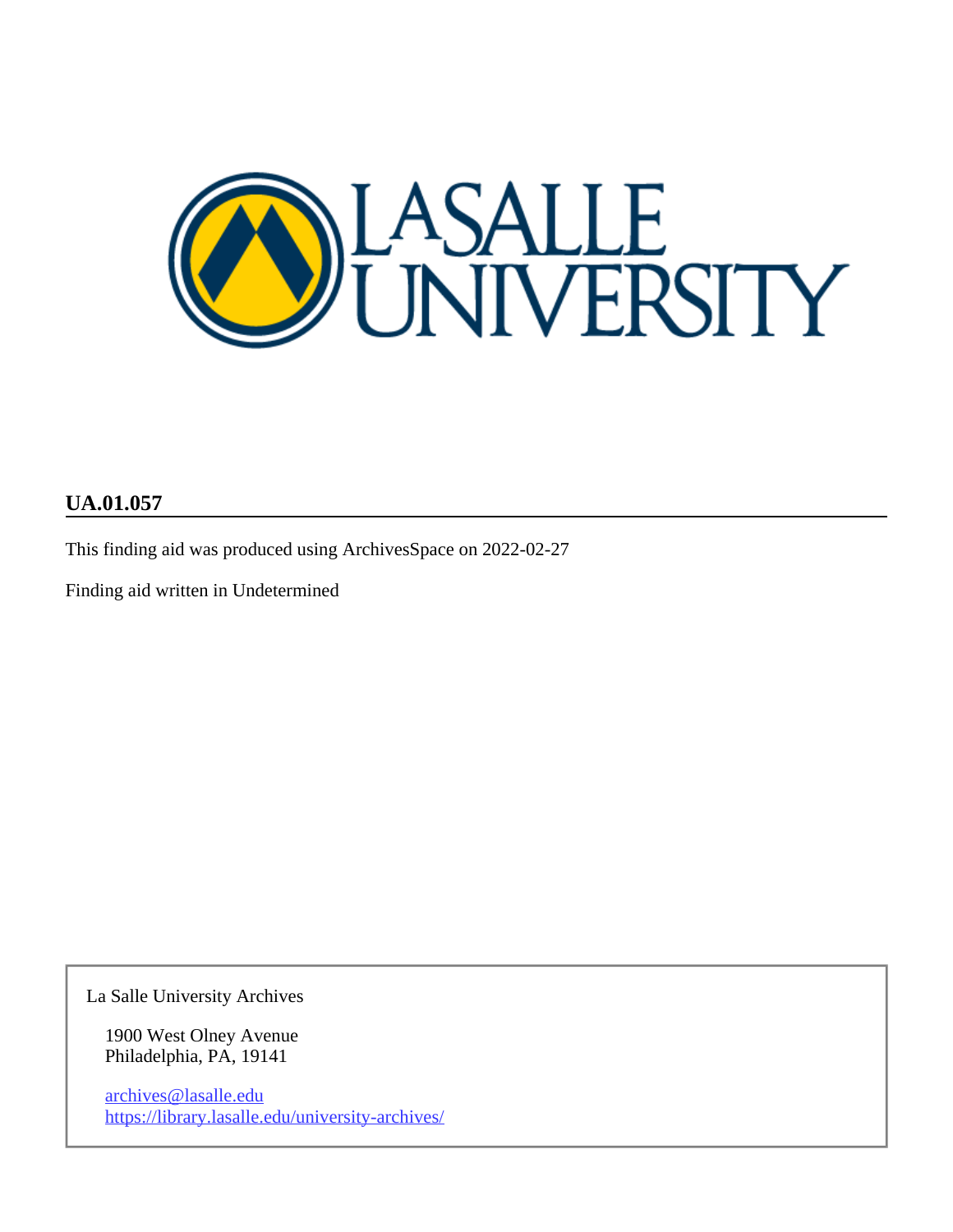# **Table Of Contents**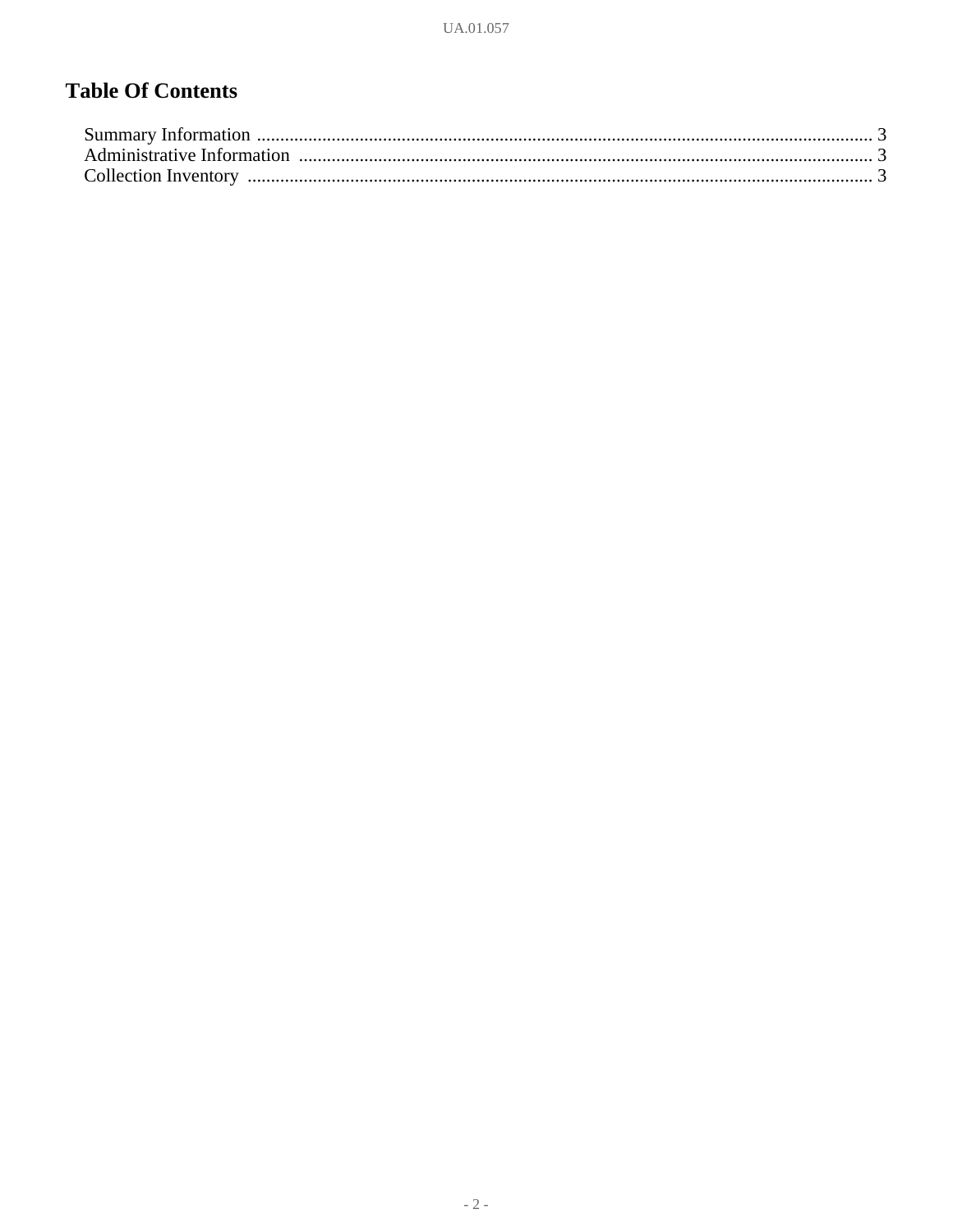## <span id="page-3-0"></span>**Summary Information**

|                                                 | <b>Repository:</b> La Salle University Archives                 |
|-------------------------------------------------|-----------------------------------------------------------------|
|                                                 | <b>Title:</b> Dr. Robert Courtney Papers                        |
|                                                 | <b>Identifier:</b> UA.01.057                                    |
|                                                 | <b>Date:</b> $1950s-1970s$                                      |
|                                                 | <b>Physical Description:</b> 5.0 Linear feet (5 record cartons) |
| <b>Language of</b> English<br><b>Materials:</b> |                                                                 |

#### <span id="page-3-1"></span>**Administrative Information**

#### **Publication Statement**

La Salle University Archives

1900 West Olney Avenue Philadelphia, PA, 19141

archives@lasalle.edu <https://library.lasalle.edu/university-archives/>

## **Controlled Access Headings**

## <span id="page-3-2"></span>**Collection Inventory**

| 1989 Library Periodical Review   |                         |
|----------------------------------|-------------------------|
|                                  | Box 1 (mixed materials) |
| Academic Development             |                         |
|                                  | Box 1 (mixed materials) |
| Academic Self Study              |                         |
|                                  | Box 1 (mixed materials) |
| <b>Academic Affairs Committe</b> |                         |
|                                  | Box 1 (mixed materials) |
| A.A.U.P.                         |                         |
|                                  | Box 1 (mixed materials) |
| Athletic Committee, 1986-1987    |                         |
|                                  | Box 1 (mixed materials) |
| Athletic Committee, 1968-1969    |                         |
|                                  | Box 1 (mixed materials) |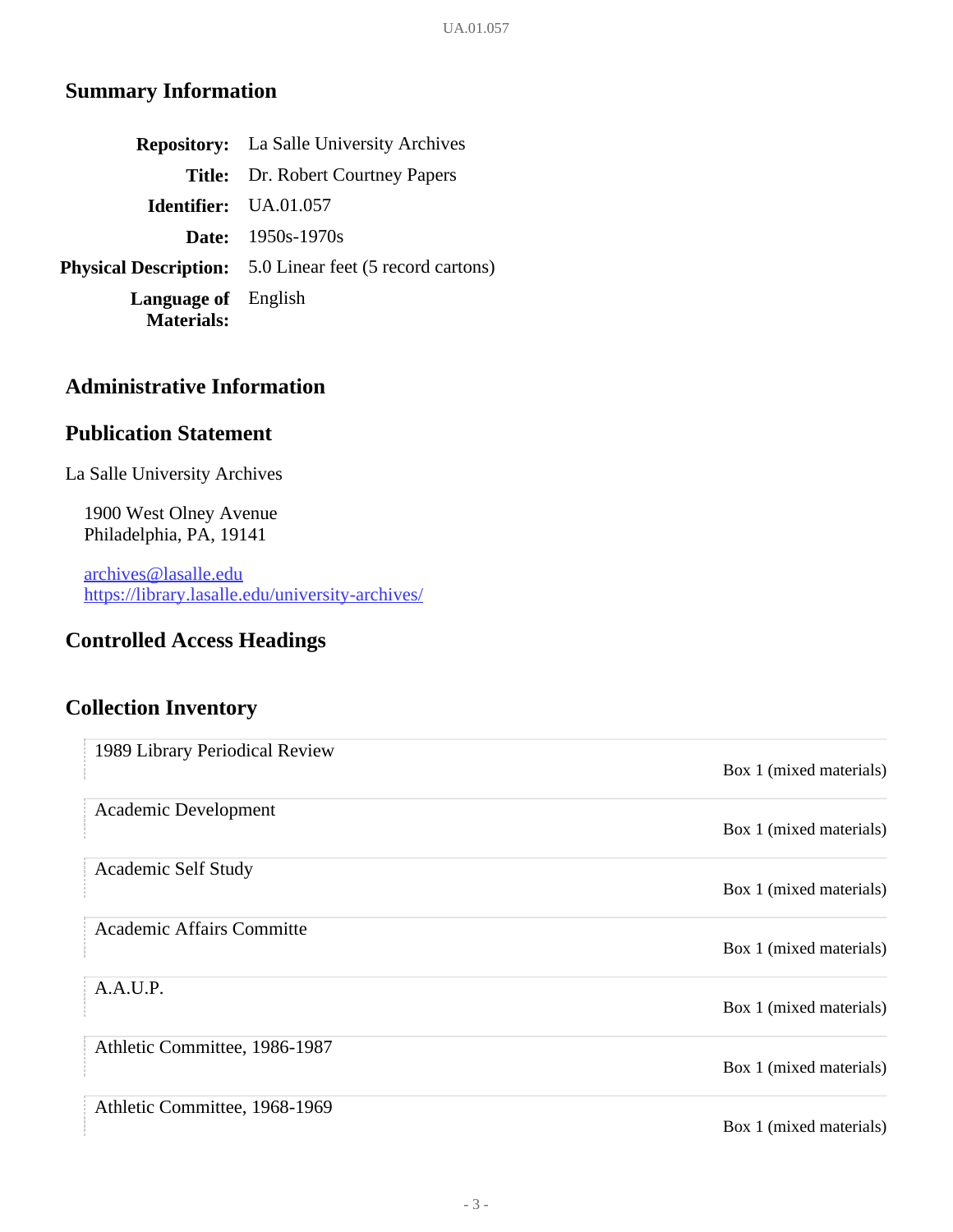| Athletic Press Releases, 1969-1970     | Box 1 (mixed materials) |
|----------------------------------------|-------------------------|
| Athletic Committee, 1970-1971          | Box 1 (mixed materials) |
| Athletic Committee, 1971-1972          | Box 1 (mixed materials) |
| Athletic Committee, 1969-1970          | Box 1 (mixed materials) |
| Department Material, 1981-1982         | Box 2 (mixed materials) |
| Department Material, 1979-1980         | Box 2 (mixed materials) |
| Department Material, 1978-1979         | Box 2 (mixed materials) |
| Curriculum Sub-Group, 1982-1983        | Box 2 (mixed materials) |
| Curriculum Committee, Evening Division | Box 2 (mixed materials) |
| Counseling, Freshman-Sophomore         | Box 2 (mixed materials) |
| <b>Course Outlines</b>                 | Box 2 (mixed materials) |
| <b>Curriculum Committee</b>            | Box 2 (mixed materials) |
| <b>Curriculum Committee Reports</b>    | Box 2 (mixed materials) |
| College Council, 1980-1981             | Box 2 (mixed materials) |
| Pub. Admin. Brochure                   | Box 2 (mixed materials) |
| <b>Political Science Brochures</b>     | Box 2 (mixed materials) |
| Brochure Dept.                         | Box 2 (mixed materials) |
| <b>Budget-Political Science</b>        | Box 2 (mixed materials) |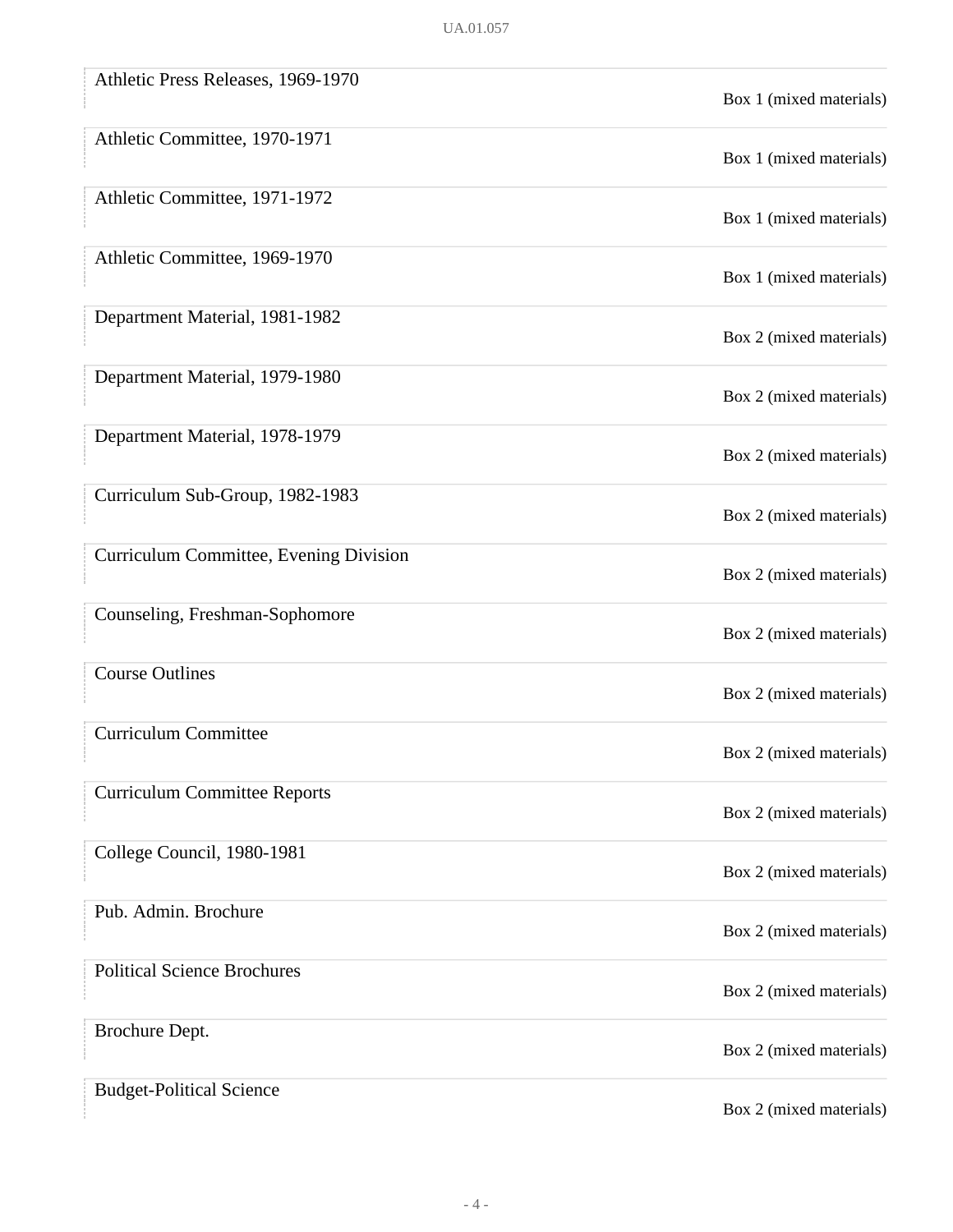| Budget, 1989-1990                                  | Box 2 (mixed materials) |
|----------------------------------------------------|-------------------------|
| Budget, 1988-1989                                  | Box 2 (mixed materials) |
| Citizenship Clearing House Dinner, January 6, 1960 | Box 2 (mixed materials) |
| <b>College Council Highlights</b>                  | Box 2 (mixed materials) |
| Chairman, 1971-1972                                | Box 2 (mixed materials) |
| Chairmen, 1970-1971                                | Box 2 (mixed materials) |
| <b>Citizens' Business</b>                          | Box 2 (mixed materials) |
| Castro's Cuba                                      | Box 2 (mixed materials) |
| <b>Chairmen's Meeting</b>                          | Box 2 (mixed materials) |
| Chairmen, 1974-1975                                | Box 2 (mixed materials) |
| Chairmen, 1973-1974                                | Box 2 (mixed materials) |
| Chairmen, 1977-1978                                | Box 2 (mixed materials) |
| Chairmen, 1976-1977                                | Box 2 (mixed materials) |
| Chairmen, 1975-1976                                | Box 2 (mixed materials) |
| Dept. Meeting Material, 1964-1966                  | Box 3 (mixed materials) |
| Dept. Material, 1965-1966 (3 folders)              | Box 3 (mixed materials) |
| Dept. Material, 1966-1967                          | Box 3 (mixed materials) |
| Dept. Material, 1967-1968                          | Box 3 (mixed materials) |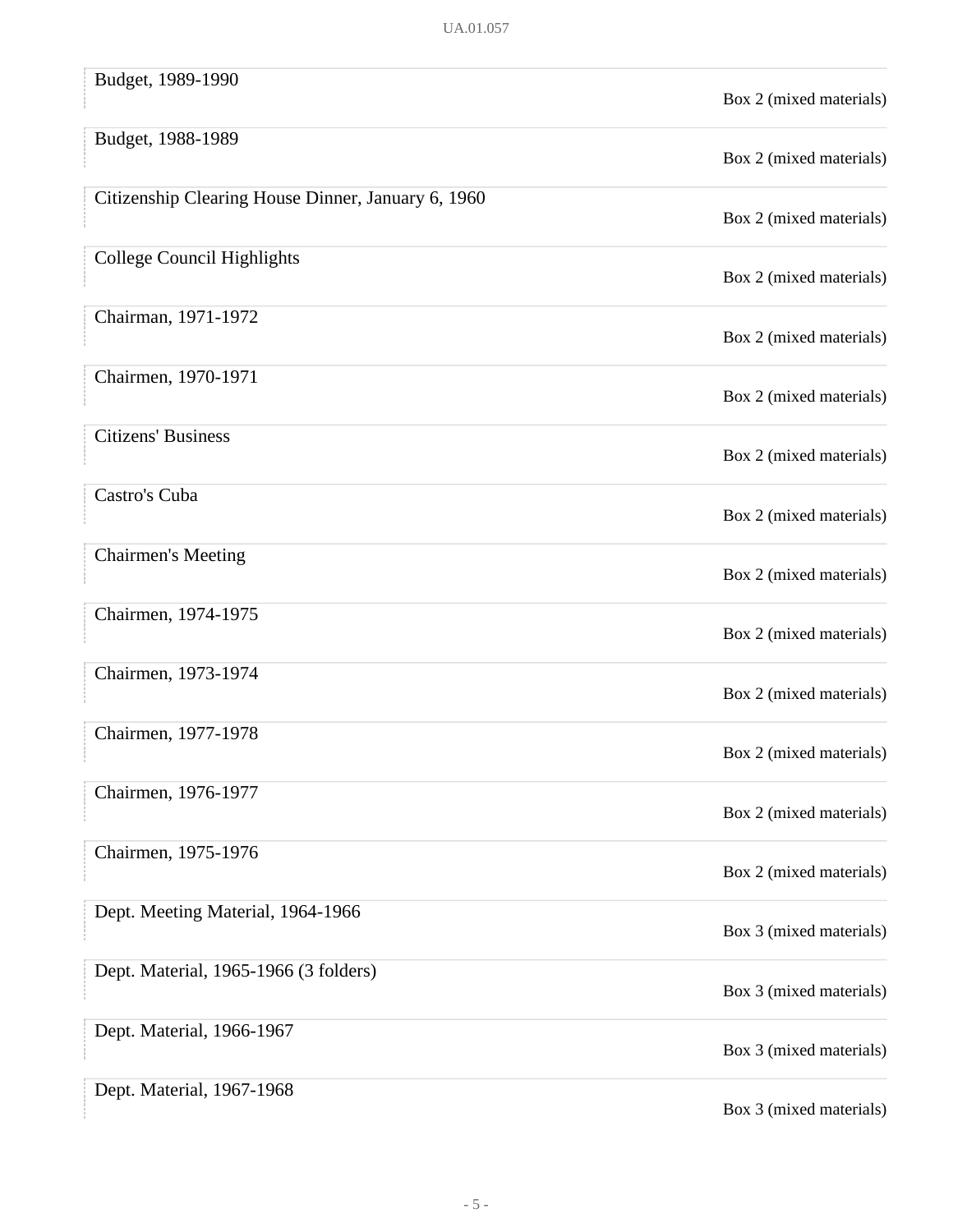| Dept. Material, 1968-1968 | Box 3 (mixed materials) |
|---------------------------|-------------------------|
| Dept. Material, 1969-1970 | Box 3 (mixed materials) |
| Dept. Material, 1970-1971 | Box 3 (mixed materials) |
| Dept. Material, 1974-1975 | Box 3 (mixed materials) |
| Dept. Material, 1972-1973 | Box 3 (mixed materials) |
| Dept. Material, 1971-1972 | Box 3 (mixed materials) |
| Dept. Material, 1975-1976 | Box 3 (mixed materials) |
| Dept. Material, 1973-1974 | Box 3 (mixed materials) |
| Disarmament               | Box 3 (mixed materials) |
| Dept. Material, 1977-1978 | Box 3 (mixed materials) |
| Dept. Material, 1976-1977 | Box 3 (mixed materials) |
| Letters, 1974-1975        | Box 4 (mixed materials) |
| Letters, 1979-1980        | Box 4 (mixed materials) |
| Letters, 1978-1979        | Box 4 (mixed materials) |
| Letters, 1985-1986        | Box 4 (mixed materials) |
| Letters, 1980-1981        | Box 4 (mixed materials) |
| Letters, 1977-1978        | Box 4 (mixed materials) |
| Letters, 1976-1977        | Box 4 (mixed materials) |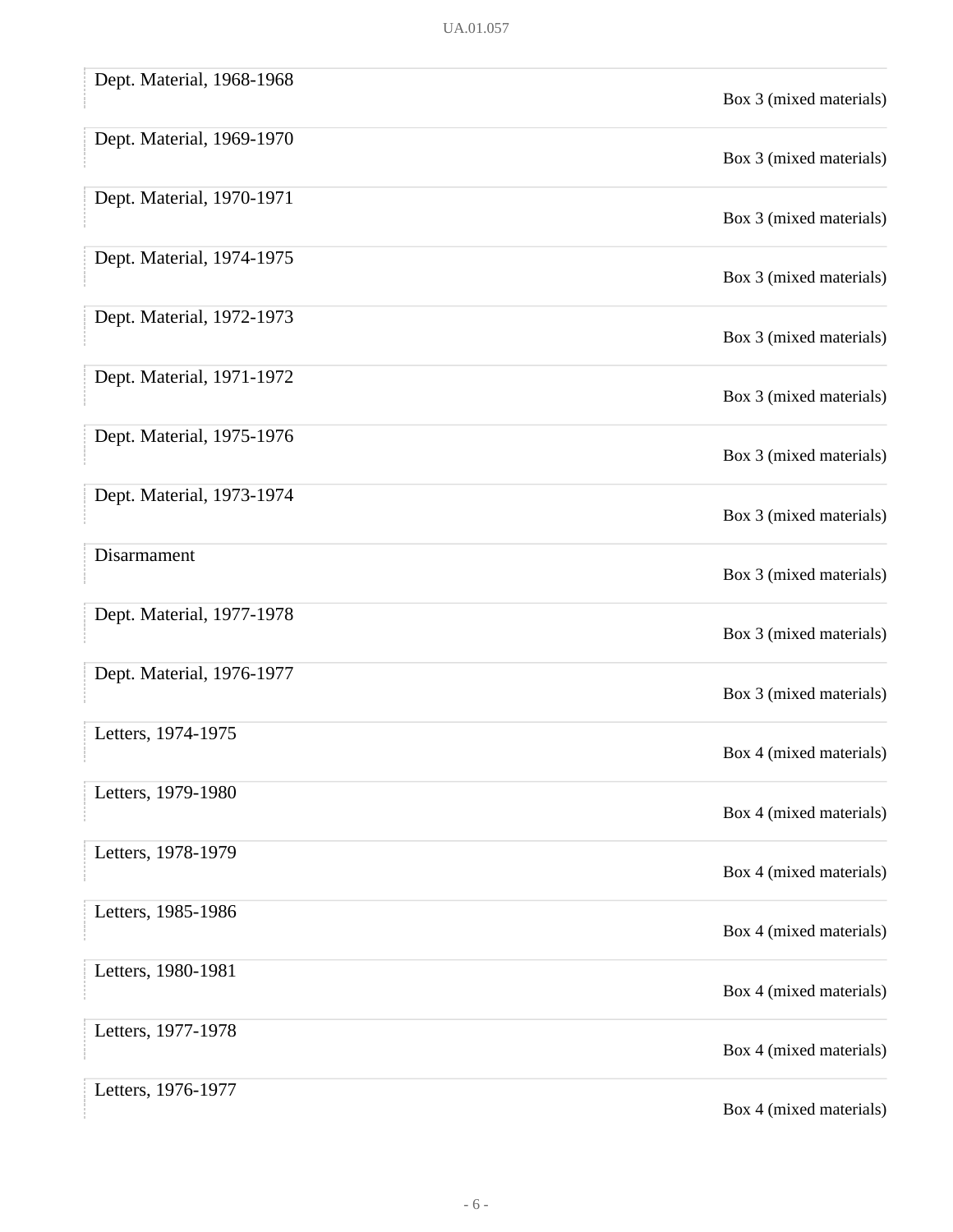| Letters, 1975-1976                      | Box 4 (mixed materials) |
|-----------------------------------------|-------------------------|
| <b>MBA Course Handouts and Material</b> | Box 4 (mixed materials) |
| Letters, 1973-1974                      | Box 4 (mixed materials) |
| Letters, 1972-1973                      | Box 4 (mixed materials) |
| <b>International Studies Program</b>    | Box 4 (mixed materials) |
| Senate, 1973-1974                       | Box 4 (mixed materials) |
| Letters, 1971-1972                      | Box 4 (mixed materials) |
| Senate, 1972-1973                       | Box 4 (mixed materials) |
| Senate, 1971-1972                       | Box 4 (mixed materials) |
| <b>Public Relations Committee</b>       | Box 4 (mixed materials) |
| Seminar, 1963-1964                      | Box 4 (mixed materials) |
| Seminar, 1968-1969                      | Box 4 (mixed materials) |
| Seminar, 1989-1990                      | Box 4 (mixed materials) |
| Faculty Senate, 1977-1978               | Box 4 (mixed materials) |
| Senate, 1979-1980                       | Box 4 (mixed materials) |
| <b>Faculty Meetings</b>                 | Box 4 (mixed materials) |
| Exams                                   | Box 4 (mixed materials) |
| MBA, 1978                               | Box 4 (mixed materials) |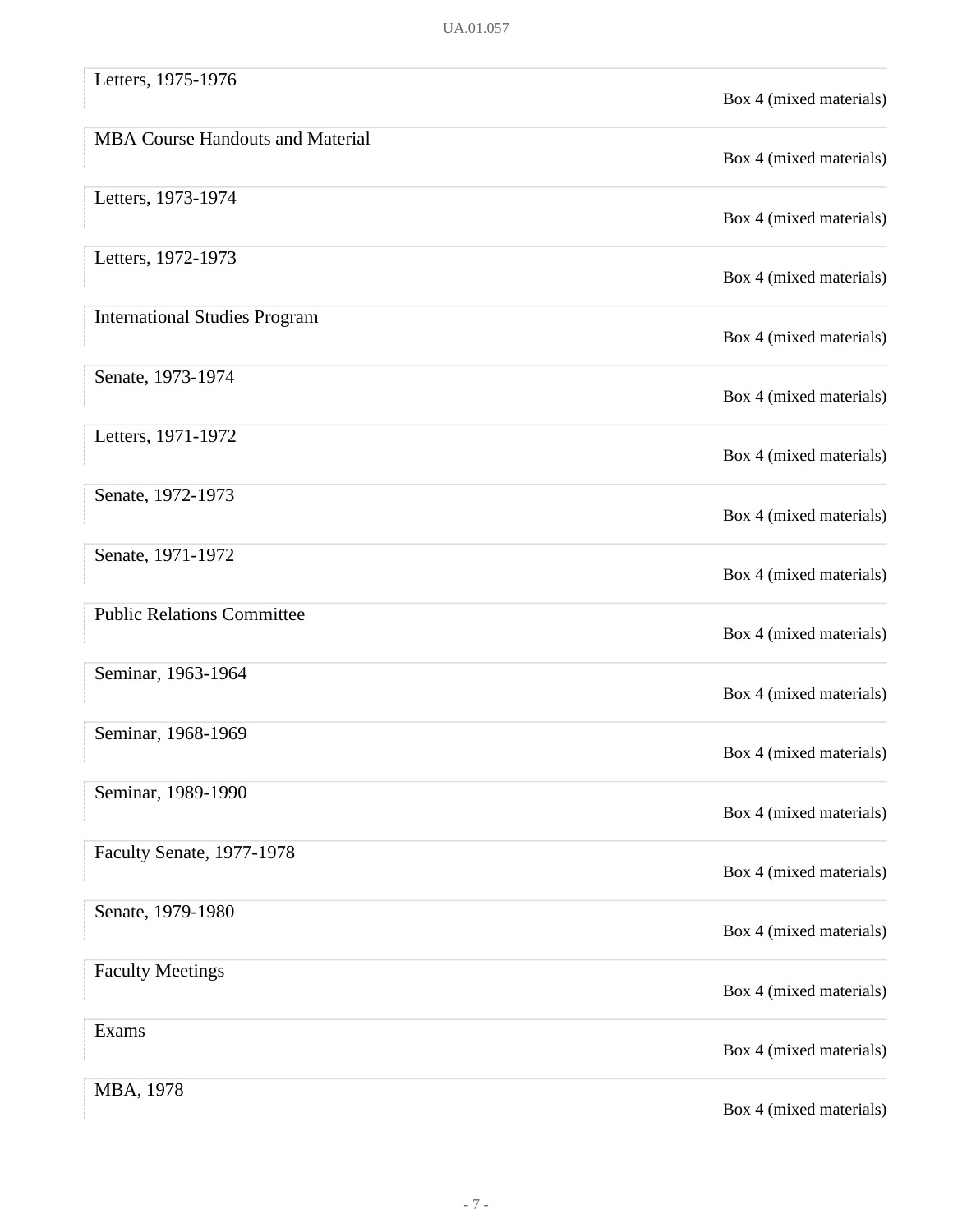| <b>MBA</b>                    | Box 4 (mixed materials) |
|-------------------------------|-------------------------|
| Chairman, 1988-1989           | Box 5 (mixed materials) |
| Chairman, 1986-1987           | Box 5 (mixed materials) |
| Departmental Board, 1971-1972 | Box 5 (mixed materials) |
| Dept. Board, 1970-1971        | Box 5 (mixed materials) |
| Budget, U.S. Govt. Procedure  | Box 5 (mixed materials) |
| Dept. Budget, 1964-1965       | Box 5 (mixed materials) |
| Dept. Political Science       | Box 5 (mixed materials) |
| Dept. Board, 1973-1974        | Box 5 (mixed materials) |
| Departmental Board, 1972-1973 | Box 5 (mixed materials) |
| Dept. Board, 1976-1977        | Box 5 (mixed materials) |
| Dept. Board, 1975-1976        | Box 5 (mixed materials) |
| Dept. Board, 1974-1975        | Box 5 (mixed materials) |
| Budget, 1965-1966             | Box 5 (mixed materials) |
| Dept. Board, 1981-1982        | Box 5 (mixed materials) |
| Dept. Board, 1980-1981        | Box 5 (mixed materials) |
| Dept. Board, 1979-1980        | Box 5 (mixed materials) |
| Dept. Board, 1978-1979        | Box 5 (mixed materials) |